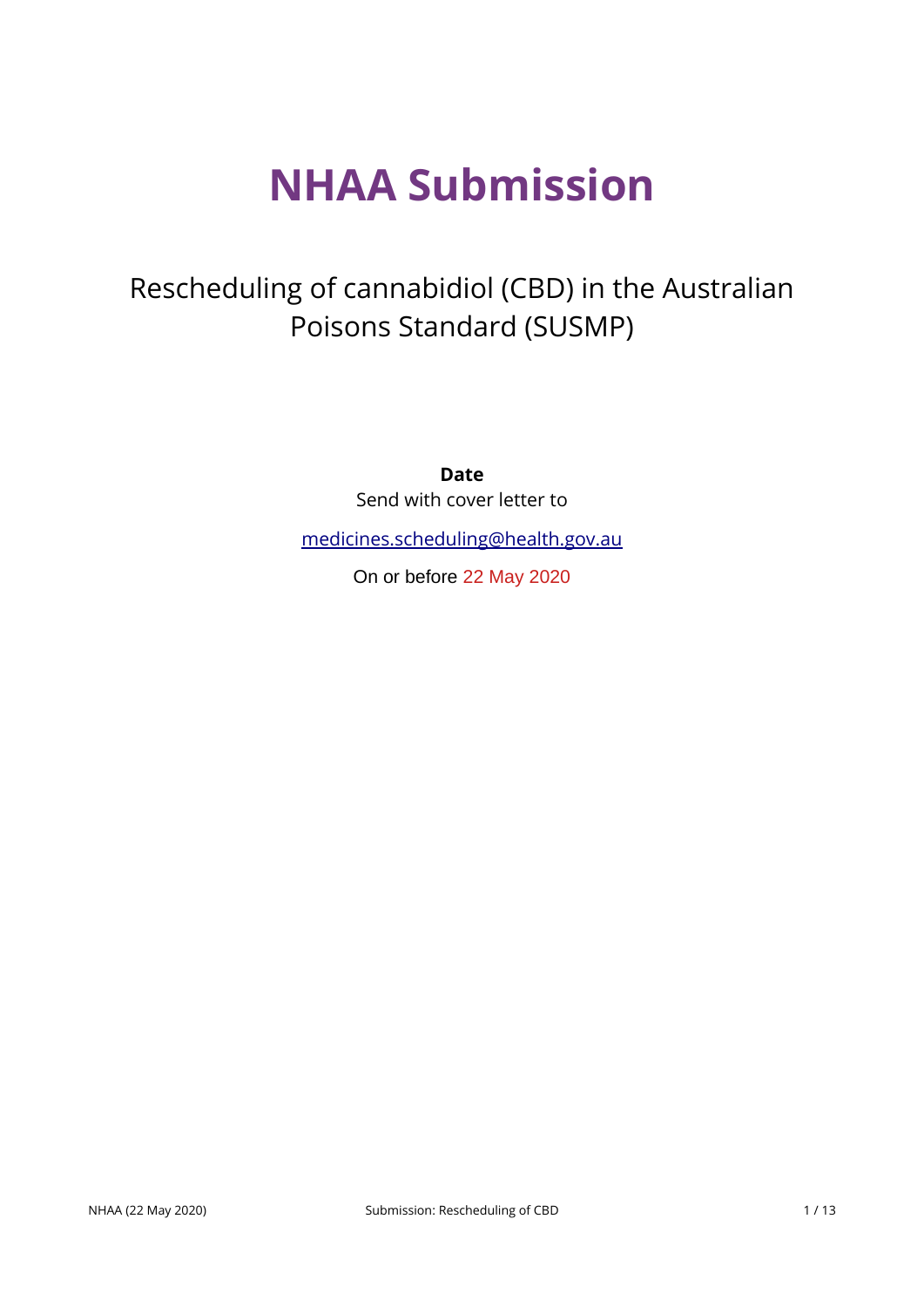#### **Executive Summary**

- Cannabidiol has drawn local and international interest as a safe and effective medicine, with significant public demand.
- Australia faces a local scheduling challenge to ensure public access to high quality, safe, and cost-effective cannabidiol products.
- Cannabidiol requires re-scheduling to enable wider use, however current international drug law may present a barrier to complete de-scheduling. However Australia has an opportunity to pre-empt the outcome of international scheduling discussions to best serve its population.
- Cannabidiol has been shown to cause drug interactions, however this should not be a reason for scheduling as evidenced by the absence of St John's wort (Hypericum perforatum) from the Schedules.
- It is possible to have exemption clauses in the Poisons Standard to allow the general availability of scheduled substances, as is the case for Kava (Piper methysticum).
- The scheduling of cannabinoids, cannabidiol and potential stereoisomers requires special attention to ensure access to products representative of natural cannabis.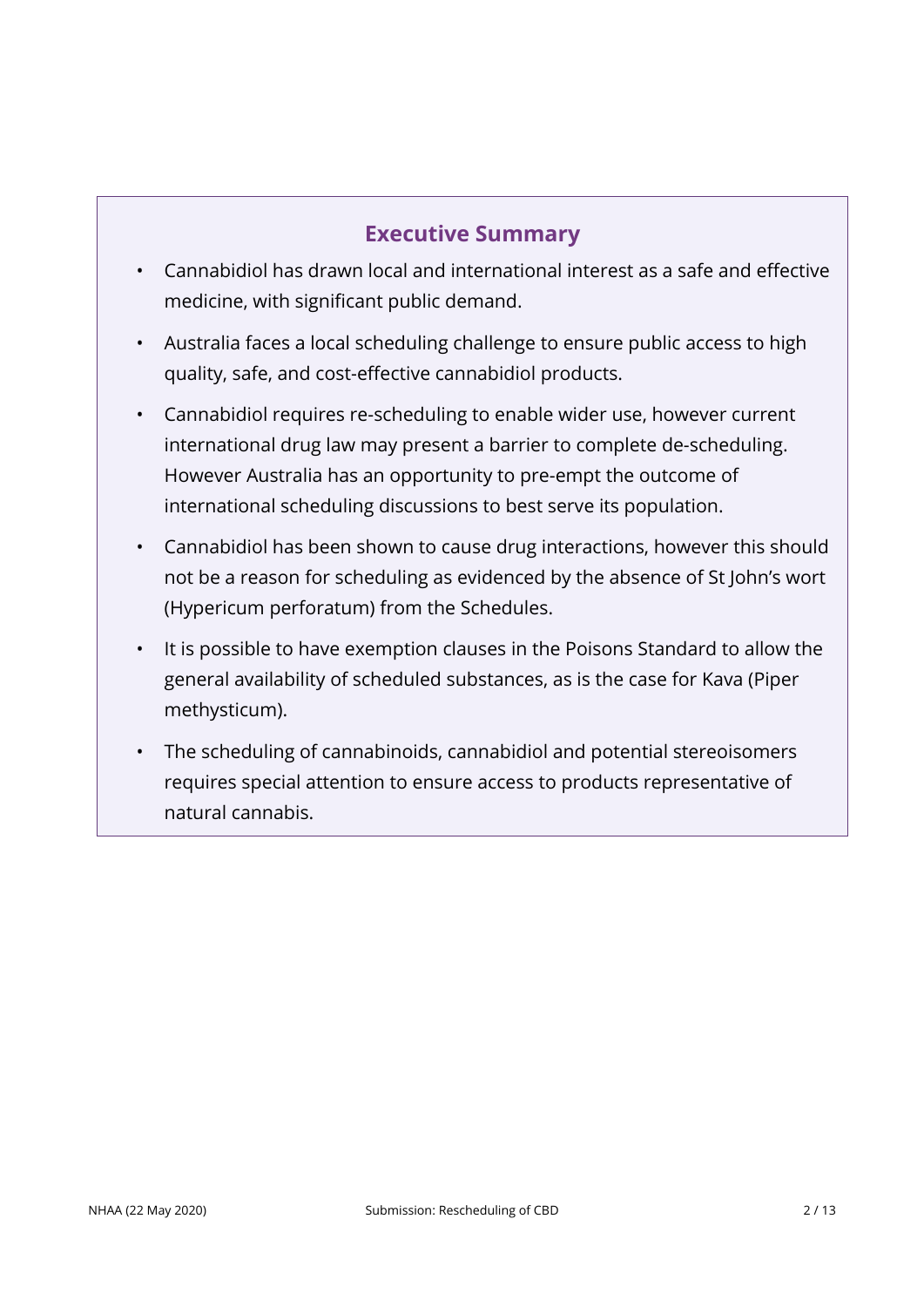### **Scheduling of cannabidiol**

#### Re: [Proposed amendments referred for scheduling advice to the Joint ACMS-ACCS #25](https://www.tga.gov.au/consultation-invitation/consultation-proposed-amendments-poisons-standard-joint-acmsaccs-meetings-june-2020)

There has been considerable public interest in using the cannabis plant for medicinal purposes, both in Australia, and internationally. Of particular interest has been cannabidiol (CBD), a phytochemical constituent of *Cannabis* spp., which confers many of the therapeutic actions of cannabis, including its use in central nervous system disorders such as epilepsy, pain management, nausea, cancer, and immunological disorders (Pisanti et al., 2017). An inquiry into the current barriers to patient access to medicinal cannabis in Australia, conducted by the Australian Senate Community Affairs References Committee, recommended that the Australian Government support the process of down-scheduling or de-scheduling CBD and other nonpsychoactive cannabinoids (Senate of Australia Community Affairs References Committee, 2020). Submissions to the Senate by many groups were in favour of increasing access to CBD for medicinal purposes, and proposals for the rescheduling of CBD have been submitted to the Advisory Committee on Medicines and Scheduling. Submissions have come from the Delegate of the Secretary of the Commonwealth Department of Health, and a private applicant, requesting changing the scheduling of CBD.

Currently, cannabis and its phytocannabinoid constituents (CBD, tetrahydrocannabinol (THC), and others), are scheduled in Australia in the Poisons Standard (February 2020), in Schedules 4, 8 and 9 in various forms (Therapeutic Goods Administration (TGA), 2019). The scheduling is in alignment with international drug law. Cannabis is included in the United Nations Single Convention on Narcotic Drugs 1961 (United Nations, 2013). In recent years, there has been global interest in reducing restrictions around cannabis. The World Health Organization (WHO) Expert Committee on Drug Dependence has suggested that "[cannabis] preparations containing predominantly cannabidiol and not more than 0.2 per cent of delta-9 tetrahydrocannabinol are not under international control.", and this suggestion is being considered by the United Nations Commission on Narcotic Drugs (United Nations Commission on Narcotic Drugs, 2020). Australia is signatory to United Nations drug control treaties (United Nations, 2013), so while Australia would be in contravention of these treaties by de-scheduling CBD at this time, Australia has the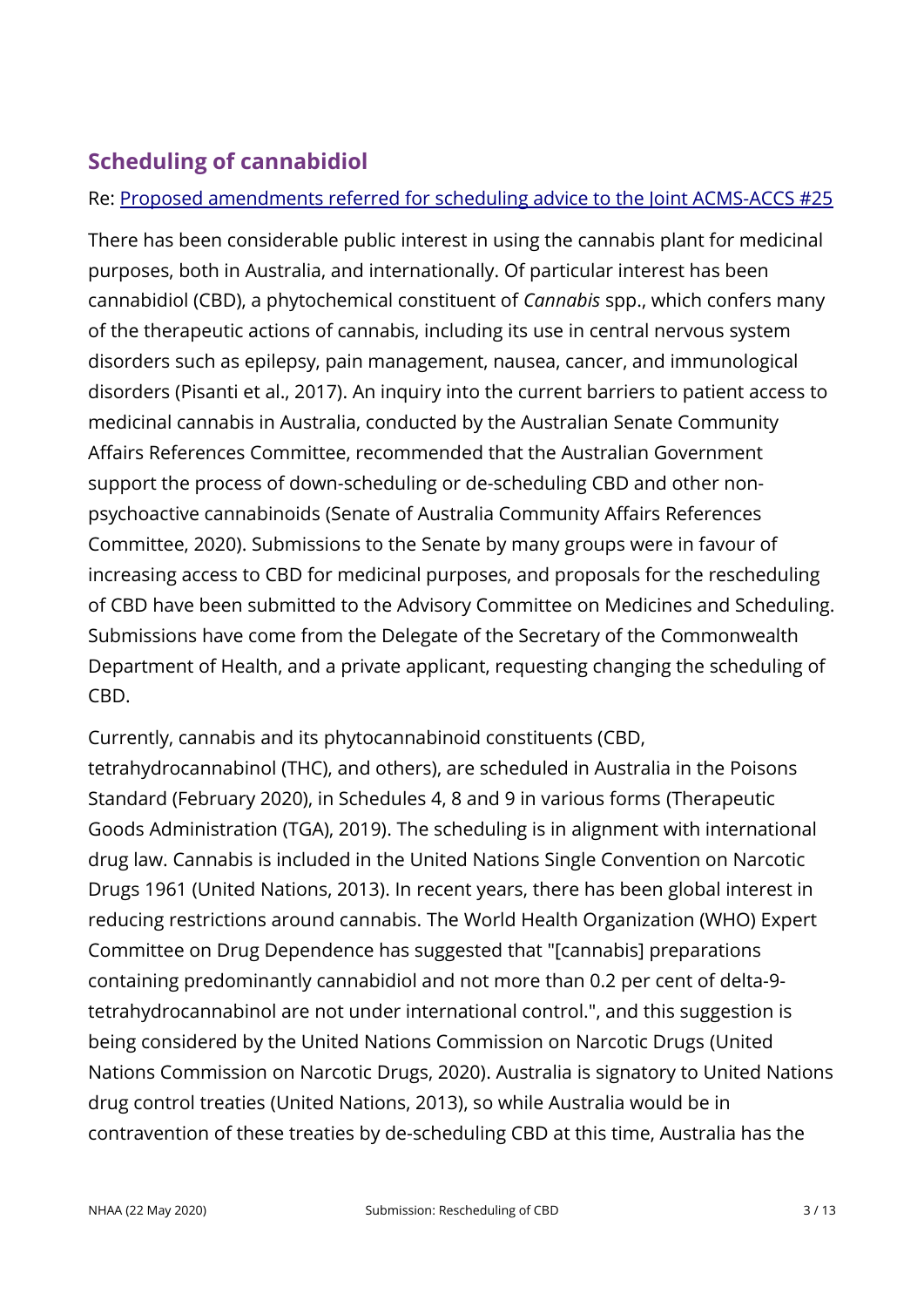opportunity to pre-empt the decisions of the UN to act upon the WHO's recommendations, and tailor its local laws to best serve its population.

#### *Cannabidiol*

Cannabidiol (CAS number 13956-29-1), and its precursor carboxylic acid, cannabidiolic acid, is found in the cannabis plant, alongside structurally related phytocannabinoids such as tetrahydrocannabinol (THC). Many other pharmacologically active phytochemicals are present, including volatile terpenoids such as beta-myrcene (Lewis et al., 2018), and classes such as flavonoids, stilbenes, coumarins, polysaccharides, and sterols (Alves et al., 2020; Upton et al., 2014), The proposals for rescheduling of cannabidiol focus mainly around ensuring high concentrations of CBD (98%+) and low levels of THC (<0.2-2%), but give no consideration to the remaining phytochemicals in the plant.

#### *Cannabidiol risks and toxicity*

The risk and toxicity associated with low-dose cannabidiol is low, as supported by the TGA's safety review in April 2020 (Therapeutic Goods Administration (TGA), 2020), and the World Health Organization's review (World Health Organization, 2018). The most important safety issue appears to be that cannabidiol has been shown to cause pharmacokinetic drug interactions. In doses of 8-25mg/kg/day (far exceeding the rescheduling proposals), CBD has the potential to cause interactions via numerous CYP450 enzymes, including CYP1A1, CYP2C9, CYP2C19, CYP3A4, and CYP3A5 (Zendulka et al., 2016, p. 450). Interactions have been observed with the anti-epileptic drug clobazam (20–25 mg/kg CBD; increased concentration of clobazam active metabolite), and warfarin (>5mg/kg/day CBD; decreased warfarin metabolism) (Alves et al., 2020). These doses far exceed the Australian Department of Health's proposed recommendation of 60mg CBD per day, which qualifies as low dose (Zendulka et al., 2016, p. 450).

The CBD-induced drug interactions should not present a barrier to down-scheduling (or de-scheduling) CBD. Within the domain of herbal medicines, similar potential for pharmacokinetic interactions exists for hyperforin, a constituent of Hypericum perforatum (Chrubasik-Hausmann et al., 2019; Nicolussi et al., 2020), at normal therapeutic doses. H. perforatum is a widely-used herb that is well known for its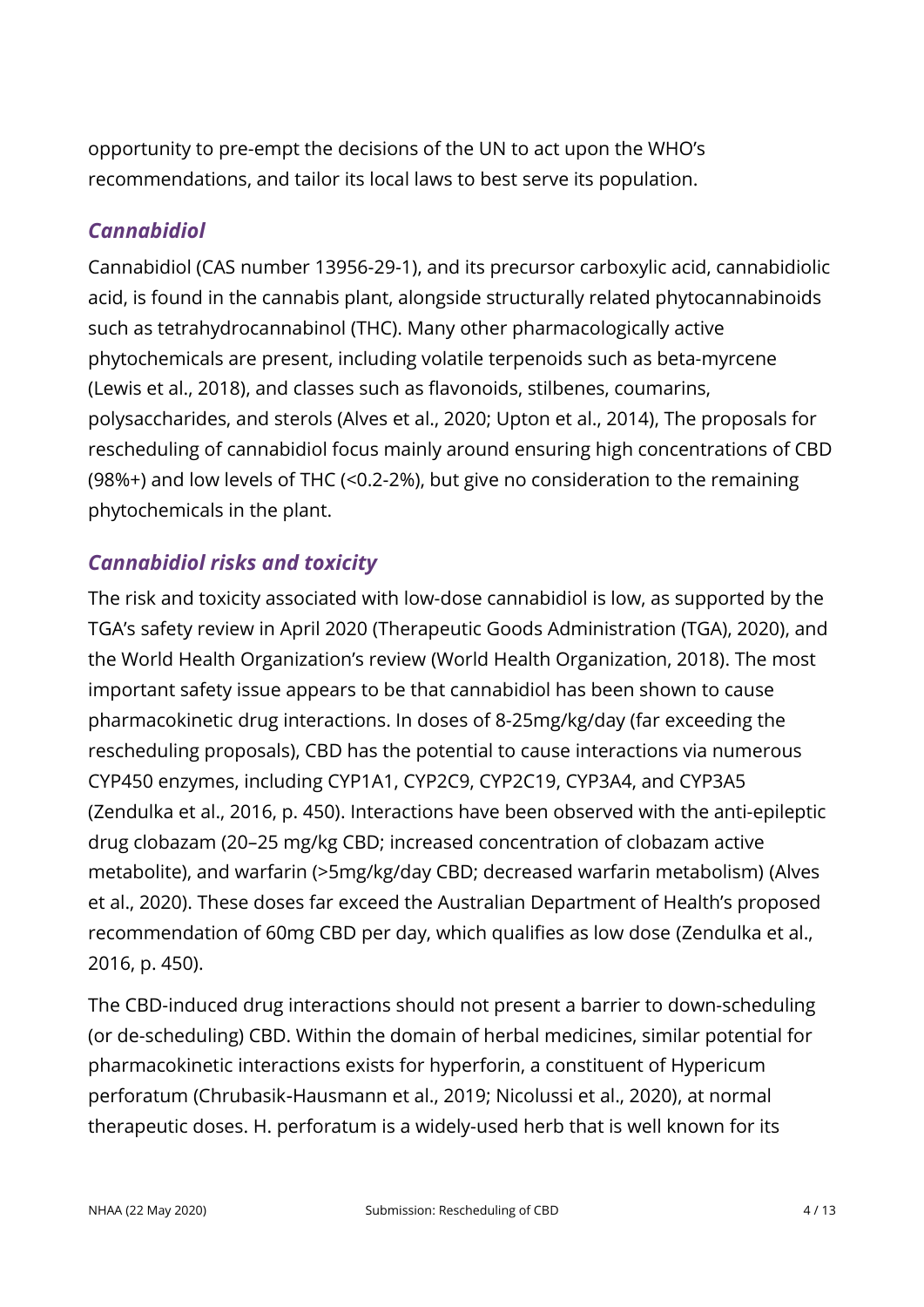pharmacokinetic drug interactions and readily available in many unscheduled products in Australia.

Precedence exists for other herbal products on the Australian market which have entries in the Poisons Standard, and are available without prescription. An example of this is Piper methysticum (kava), which has strict dosage and manufacturing requirements detailed in the Poisons Standard under a Schedule 4 entry (Therapeutic Goods Administration (TGA), 2019). The major active constituents of the plant (the kavalactones) are explicitly controlled, with exemption clauses allowing products to be manufactured and supplied for general use. It is therefore possible to create scheduling entries to allow the manufacture of cannabidiol products which are not captured by the Schedules, and would allow listing on the Australian Register of Therapeutic Goods under AUST-L(A) listings, enabling more cost-effective access to the Australian public while not compromising safety.

Cannabis products, including CBD, are currently produced and supplied through unlawful black market channels. These supply channels are not regulated in any way, and present significant risk to public safety due to potential inconsistent phytochemical profiles, contamination, adulteration and substitution with other substances. As a requirement for lawful manufacture and supply of therapeutic goods in Australia, facilities must adhere to good manufacturing practices to ensure purity and consistency of products in accordance with the Therapeutic Goods Act 1989 (Commonwealth of Australia, 2019).

#### **Response to scheduling proposals**

#### *Submission by the Delegate of the Department of Health*

Re: [https://www.tga.gov.au/consultation-invitation/consultation-proposed](https://www.tga.gov.au/consultation-invitation/consultation-proposed-amendments-poisons-standard-joint-acmsaccs-meetings-june-2020)[amendments-poisons-standard-joint-acmsaccs-meetings-june-2020](https://www.tga.gov.au/consultation-invitation/consultation-proposed-amendments-poisons-standard-joint-acmsaccs-meetings-june-2020)

NHAA's response: The NHAA generally agrees with the Delegate of the Department of Health's proposal on the controls around cannabidiol, its stereoisomers, and the composition of cannabis products only containing natural cannabinoids. The NHAA believes the dosage range could be increased to accommodate for the larger average body size in Australia. The dosage range of 60mg per day based on 1mg/kg/day suggests a body weight of 60kg. This doesn't represent the typical Australian adult, to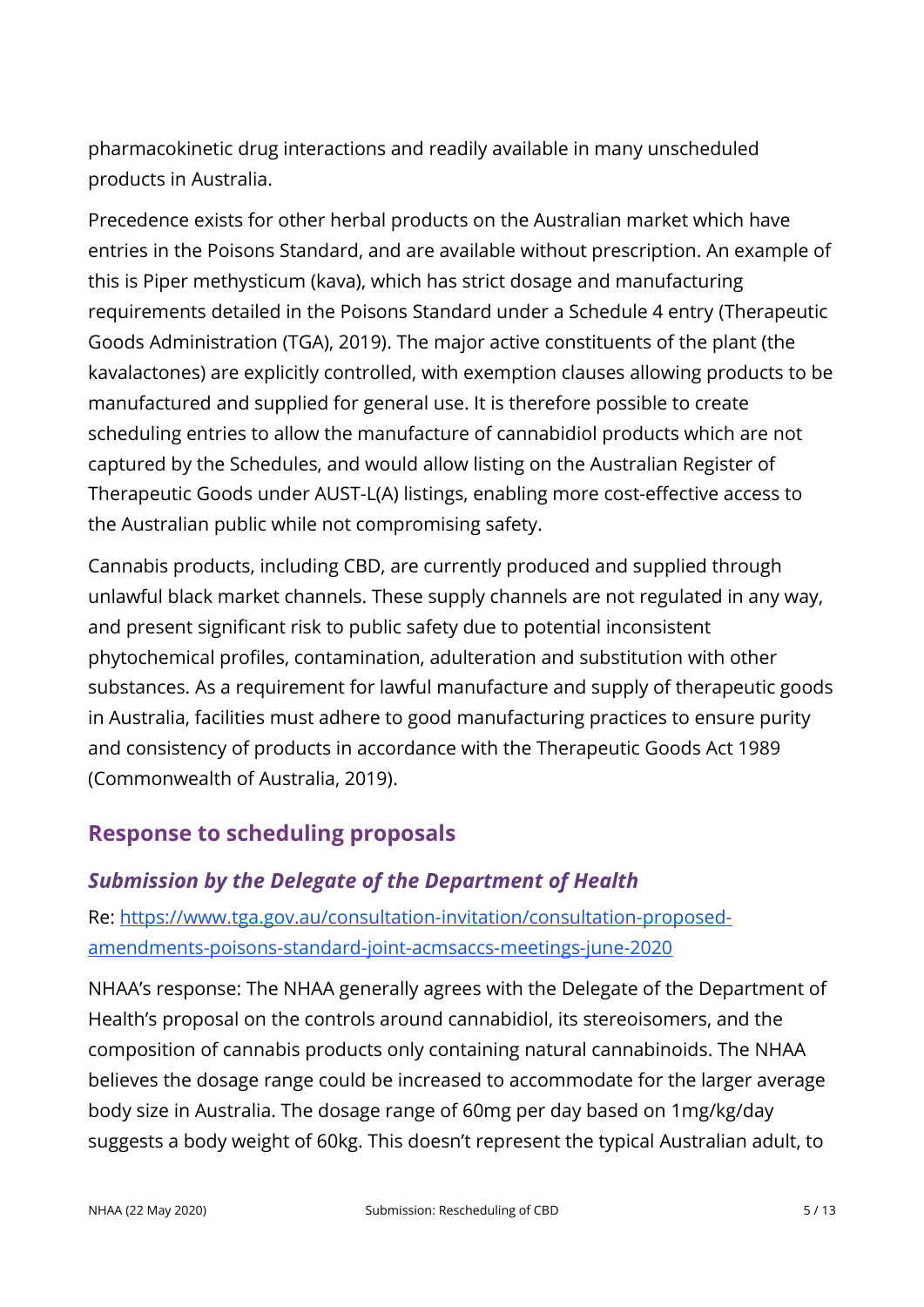which the scheduling is referring. The average body weight for Australian adult males is 87kg and females 72kg (Australian Bureau of Statistics, 2018), suggesting a dose of at least 85mg CBD per day be available for these average weights.

#### *Submission by Private Applicant*

Re: [https://www.tga.gov.au/consultation-invitation/consultation-proposed](https://www.tga.gov.au/consultation-invitation/consultation-proposed-amendments-poisons-standard-acms-and-joint-acmsaccs-meetings-june-2020#s22)[amendments-poisons-standard-acms-and-joint-acmsaccs-meetings-june-2020#s22](https://www.tga.gov.au/consultation-invitation/consultation-proposed-amendments-poisons-standard-acms-and-joint-acmsaccs-meetings-june-2020#s22)

The NHAA believes it is important to be very specific about the phytochemistry of *Cannabis* spp., and has the following suggestions to the private applicant's submission about CBD rescheduling:

Private applicant proposal:

Schedule 8

*iv) it is a whole plant cannabis product or distillate or isolate which contains at least 98 per cent cannabidiol and less than or equal to 0.2 per cent tetrahydrocannabinol (THC).*

NHAA's response: Whole-plant cannabis extracts, depending on extraction method and solvents used, can contain other phytochemical classes such as volatile terpenoids, flavonoids, stilbenes, coumarins, polysaccharides, sterols and others (Upton et al., 2014). It is the cannabinoid content that is subject to legal controls locally and internationally, therefore any mention of "whole-plant" should focus on the cannabinoid content, like in the the following amended example:

iv) it is a whole plant cannabis product or distillate or isolate which, of the cannabinoid content, contains at least 98 per cent cannabidiol and less than or equal to 0.2 per cent tetrahydrocannabinol (THC).

The current scheduling doesn't distinguish between cannabinoids and their carboxylic acid precursors which occur in the plant (Bonini et al., 2018), however this level of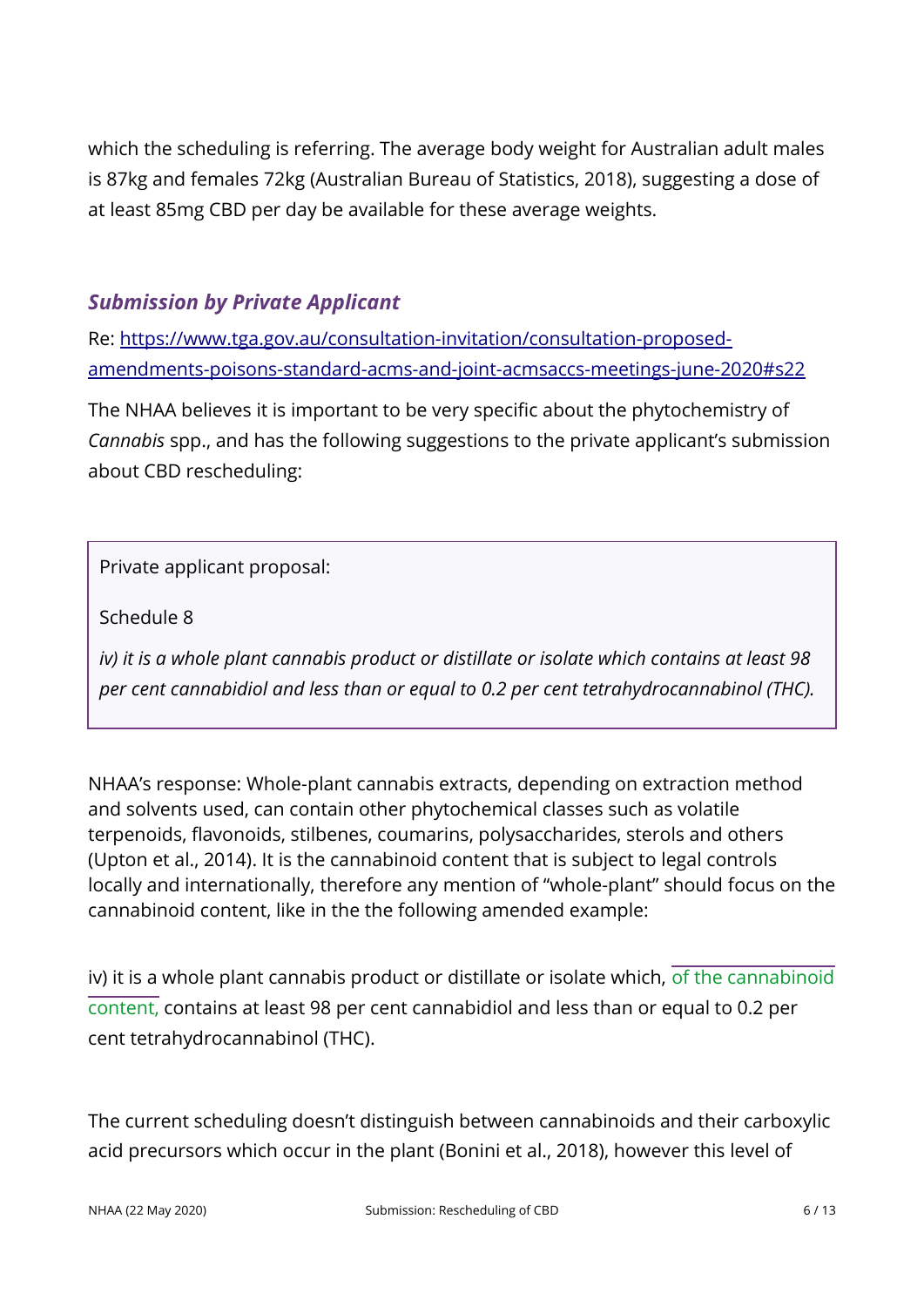distinction hasn't been necessary, and legislation on cannabinoids appears to simply mention the decarboxylated versions of these phytochemicals and treats the precursors as equivalent.

Private applicant proposal:

Schedule 4 - Amend Entry

CANNABIDIOL in preparations for therapeutic use where:

 a. cannabidiol comprises 98 per cent or more of the total cannabinoid content of the preparation and any cannabinoids, other than cannabidiol, must be only those naturally found in cannabis and comprise 2 per cent or less of the total cannabinoid content of the preparation; or

 b. any cannabinoids, other than cannabidiol, must be only those naturally found in cannabis and comprise 2 per cent or less of the total cannabinoid content of the preparation. cannabidiol is a synthetic or semi-synthetic copy of the molecule and comprises 98 per cent or more of the total cannabinoid content of the preparation and any other synthetic or semi-synthetic cannabinoids, other than cannabidiol, must comprise 2 per per cent or less of the total cannabinoid content of the preparation.

 except when cannabidiol comprises 98 per cent or more of the total cannabinoid content and the tetrahydrocannabinol (THC) content is less than or equal to 0.2 per cent of the total cannabinoid content of the preparation.

NHAA's response: The terms synthetic or semi-synthetic are ambiguous and can introduce confusion. If a molecule is a copy of cannabidiol (with due attention to stereoisomerism), then it is a copy. How a manufacturing process produced the copy is not relevant. The terms synthetic or semi-synthetic should not be used so as to avoid confusion with the term synthetic cannabinoids and cannabimimetics referred to in Schedule 9 of the Poisons Standard (Therapeutic Goods Administration (TGA), 2019), which can be hazardous to human health (Courts et al., 2016; Le Boisselier et al., 2017).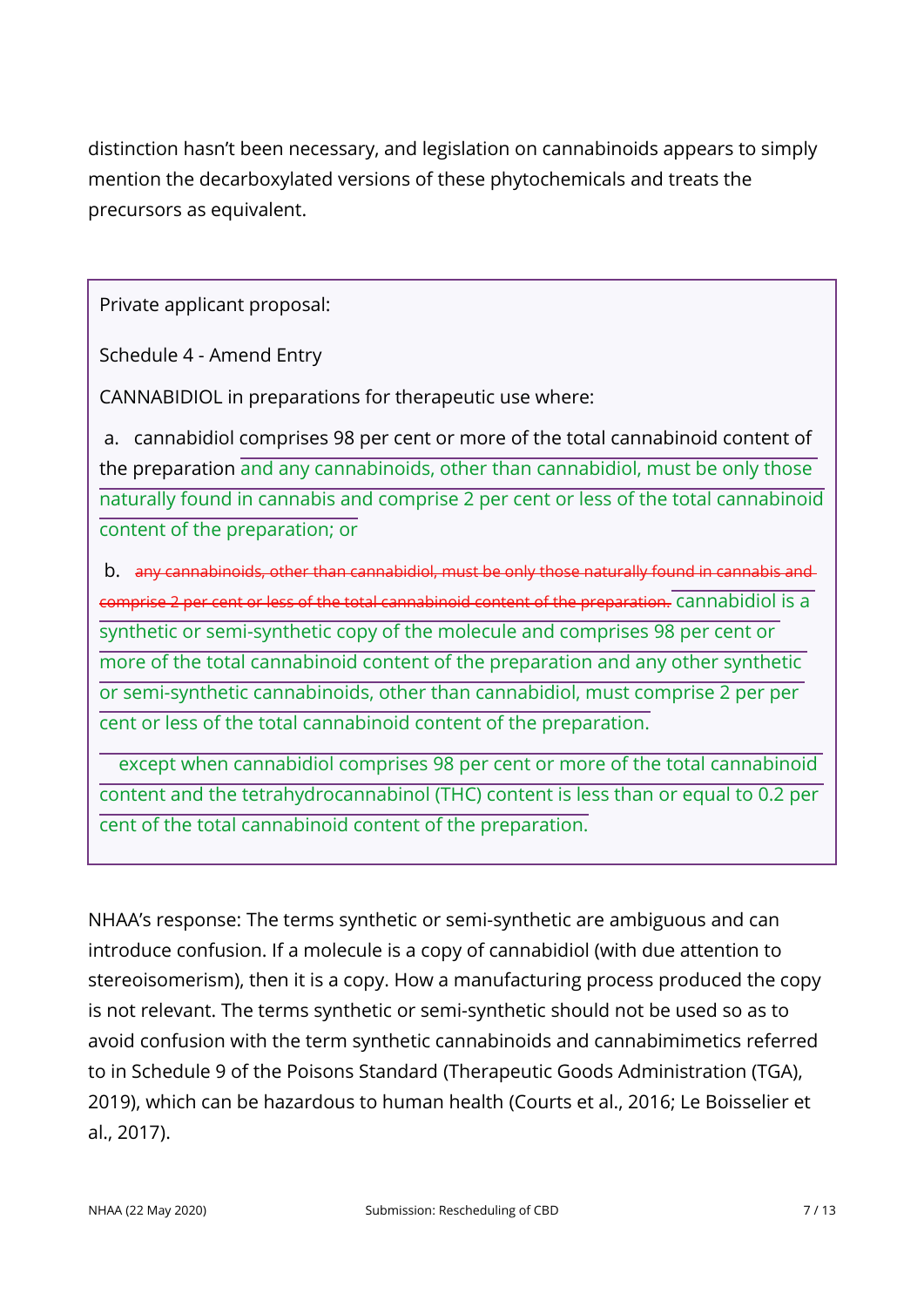Stereoisomers of CBD are important, as (+)-CBD binds to cannabinoid CB1 and CB2 receptors, whereas (-)-CBD does not (Bisogno et al., 2001). (-)-CBD is found in cannabis, whereas (+)-CBD is not (ElSohly & Slade, 2005), so any efforts to create synthetic CBD or other cannabinoid products should be diligent in recreating only the stereoisomers present in cannabis. A more suitable wording may be the following:

b. any cannabinoids, other than cannabidiol, must be only those naturally found in cannabis and comprise 2 per cent or less of the total cannabinoid content of the preparation. cannabidiol is a copy of the naturally occurring molecule and comprises 98 per cent or more of the total cannabinoid content of the preparation and other cannabinoids, other than cannabidiol, must comprise 2 per per cent or less of the total cannabinoid content of the preparation, and must also be identical to naturally occurring cannabinoids.

**except** when cannabidiol comprises 98 per cent or more of the total cannabinoid content and the tetrahydrocannabinol (THC) content is less than or equal to 0.2 per cent of the total cannabinoid content of the preparation.

#### *Impact and consequences of the proposed scheduling amendments*

The impact to naturopaths and Western herbalists with CBD being moved to Schedule 3 would have minimal impact to practice, as neither have authority to prescribe products which are captured by the Schedules. On the other hand, a de-scheduling of CBD would allow naturopaths and Western herbalists to prescribe CBD products. The NHAA would recommend that practitioners of Western herbal medicine undertake specific training in the use of cannabidiol and/or other cannabis products as the legal status allowed. While naturopaths and Western herbalists are trained in plant chemistry and the medicinal use of plants, and are certainly in a good position to integrate new plant knowledge and utilise it effectively, due to the legal status of Cannabis spp. and its phytochemicals in Australia, education on Cannabis spp. has been very limited. Additionally, the use of cannabidiol as a phytopharmaceutical does not represent traditional use of the plant, nor typical preparations of herbal medicines as commonly used by naturopaths and Western herbalists (Bone & Mills, 2013; Bonini et al., 2018; Grieve, 1996).

Western herbal medicine commonly utilises hydroethanolic extracts of plants which contain a broad range of phytochemicals, all of which have the potential to be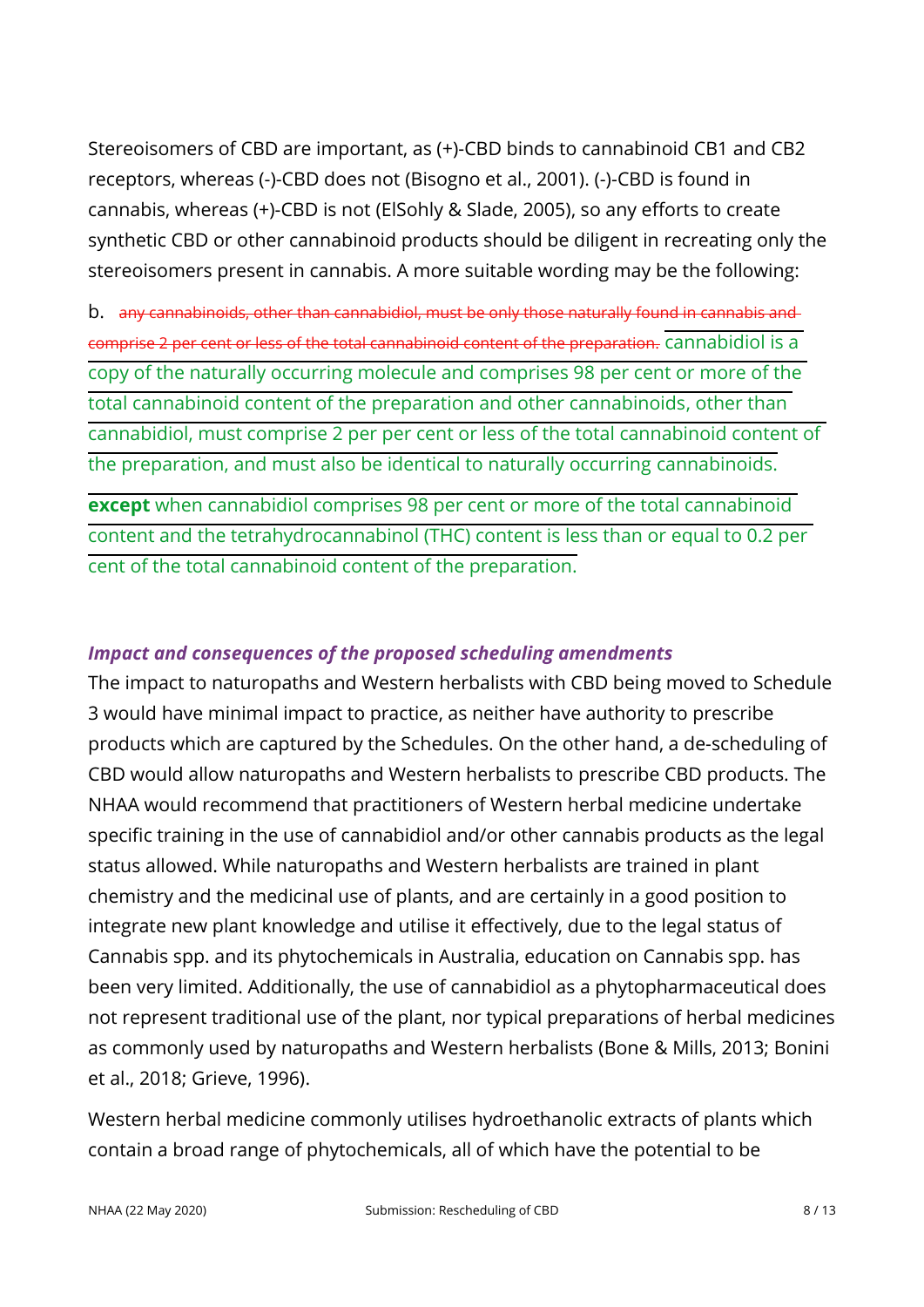pharmacologically active, acting in synergy with each other to create the observed biological effects. Synergy involves diverse pharmacokinetic and pharmacodynamic mechanisms, and physicochemical interactions between molecules (Caesar & Cech, 2019). Like with other plants, this phenomenon is observed in Cannabis spp. where various cannabinoids affect the pharmacology of other cannabinoids (Pisanti et al., 2017). Cannabis phytochemistry is also not limited to cannabinoids, but includes various terpenoids, flavonoids and other phenolics, polysaccharides and sterols (Upton et al., 2014). These classes of molecules, from cannabis (Bergman et al., 2019; Lewis et al., 2018) and other plant species, are known to have extensive biological activity (Bone & Mills, 2013). The traditional use of cannabis is typically whole-plant (or whole plant part) preparations (Bonini et al., 2018), so to isolate a single phytochemical such as cannabidiol, does not represent what would be considered common practice in Western herbal medicine.

Despite naturopaths and herbalists having the requisite knowledge to adopt cannabidiol and other cannabis products into their practice, the ability to do so hinges on the legal status and scheduling of Cannabis spp. in Australia. Currently neither profession is registered with the Australian Health Practitioner Regulation Agency (AHPRA), however work is ongoing in this area by organisations such as Australian Register of Naturopaths and Herbalists (ARONAH) (ARONAH, 2020; Victorian Department of Health, 2013). As such, the requirements of ARONAH reflect the requirements of other AHPRA-registered professionals but specifically catering for naturopaths and herbalists.

The NHAA would recommend specific cannabis education to its members (who are also registered with ARONAH) in the context of naturopathic and Western herbal medicine practice before widespread use of cannabis as a traditionally-prepared herbal product by these professions. It would also be recommended that herbal products made from cannabis be restricted by scope of practice, however the current regulations do not have provision for authorising naturopaths and herbalists to prescribe particular substances or products like they do for medical doctors.

The NHAA supports the intent to down-schedule cannabidiol to enable increased access to this phytochemical for medicinal purposes, with reduced costs and increased safety for patients using this medicine. A complete de-scheduling of CBD does not appear to be possible at this time due to international law associated with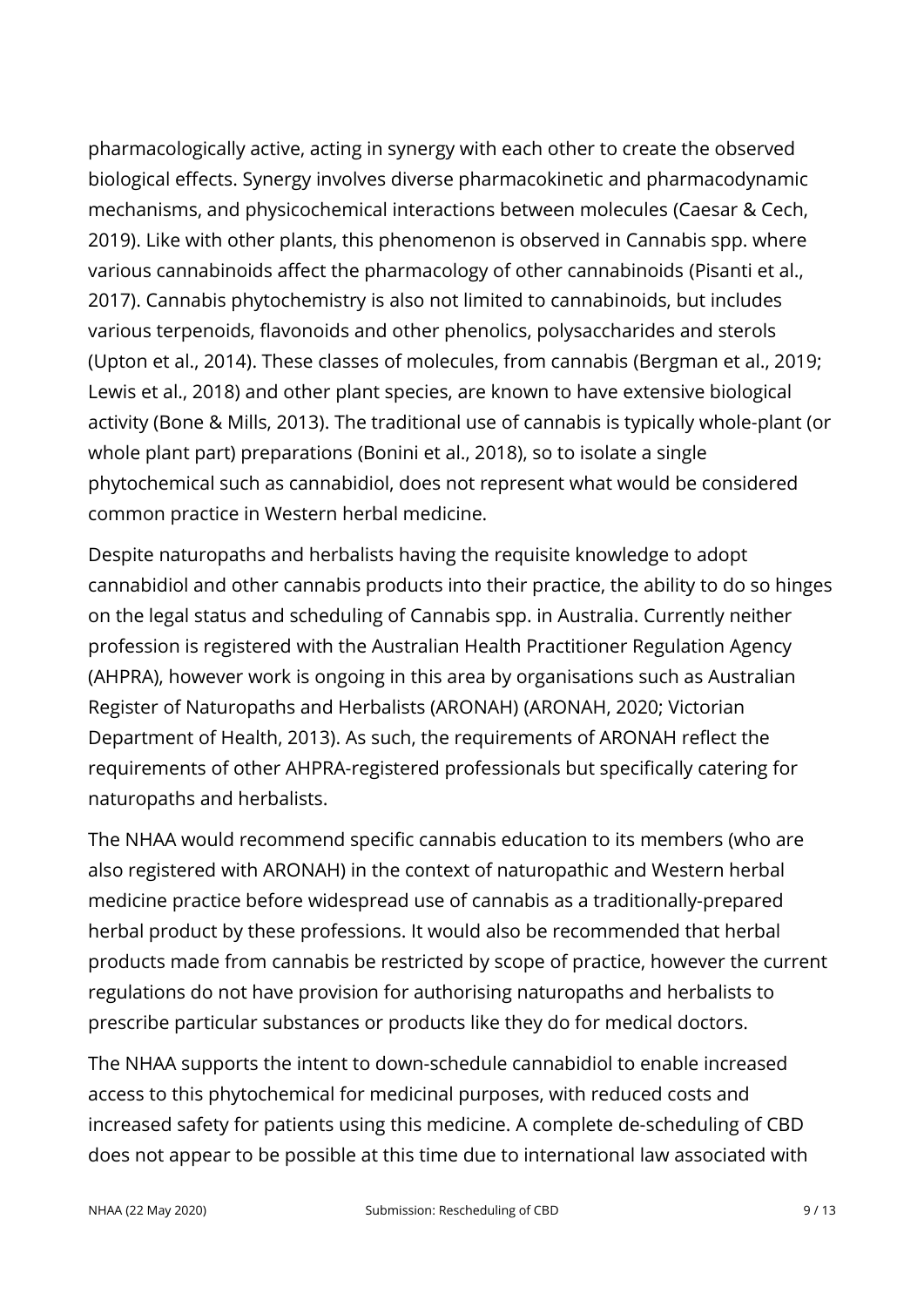cannabis and its constituents, however this situation is changing. Australia may decide to pre-empt the outcome of international discussions on cannabidiol scheduling, and change local laws in favour of the requirements of its population.

Due to the acceptable safety profile within the proposed dosage ranges, significant public demand for high quality, cost-effective CBD preparations, the NHAA believes it is in the public interest to change the scheduling of CBD to reduce costs and barriers to supplying CBD products.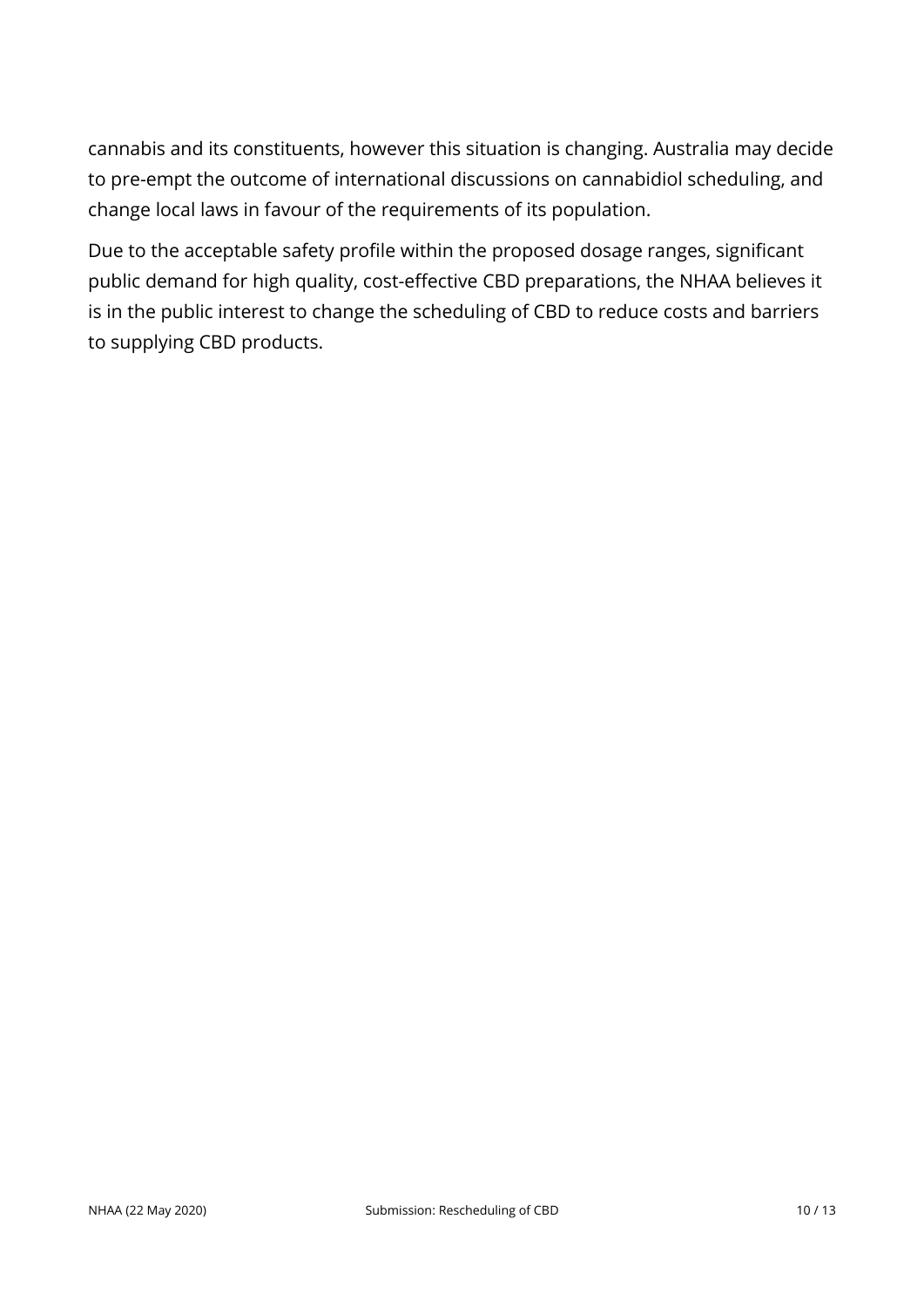#### **References**

- Alves, P., Amaral, C., Teixeira, N., & Correia-da-Silva, G. (2020). Cannabis sativa: Much more beyond Δ9-tetrahydrocannabinol. *Pharmacological Research*, *157*, 104822. https://doi.org/10.1016/j.phrs.2020.104822
- Bergman, M. E., Davis, B., & Phillips, M. A. (2019). Medically Useful Plant Terpenoids: Biosynthesis, Occurrence, and Mechanism of Action. *Molecules*, *24*(21), 3961. https://doi.org/10.3390/molecules24213961
- Bisogno, T., Hanuš, L., De Petrocellis, L., Tchilibon, S., Ponde, D. E., Brandi, I., Moriello, A. S., Davis, J. B., Mechoulam, R., & Di Marzo, V. (2001). Molecular targets for cannabidiol and its synthetic analogues: Effect on vanilloid VR1 receptors and on the cellular uptake and enzymatic hydrolysis of anandamide. *British Journal of Pharmacology*, *134*(4), 845–852. https://doi.org/10.1038/sj.bjp.0704327
- Bone, K., & Mills, S. (2013). Principles of herbal pharmacology. In *Principles and Practice of Phytotherapy* (2nd ed., pp. 17–82). Elsevier. https://doi.org/10.1016/B978-0- 443-06992-5.00002-5
- Bonini, S. A., Premoli, M., Tambaro, S., Kumar, A., Maccarinelli, G., Memo, M., & Mastinu, A. (2018). Cannabis sativa: A comprehensive ethnopharmacological review of a medicinal plant with a long history. *Journal of Ethnopharmacology*, *227*, 300–315. https://doi.org/10.1016/j.jep.2018.09.004
- Caesar, L. K., & Cech, N. B. (2019). Synergy and antagonism in natural product extracts: When 1 + 1 does not equal 2. *Natural Product Reports*, *36*(6), 869–888. https://doi.org/10.1039/C9NP00011A
- Chrubasik Hausmann, S., Vlachojannis, J., & McLachlan, A. J. (2019). Understanding ‐ drug interactions with St John's wort ( *Hypericum perforatum* L.): Impact of hyperforin content. *Journal of Pharmacy and Pharmacology*, *71*(1), 129–138. https://doi.org/10.1111/jphp.12858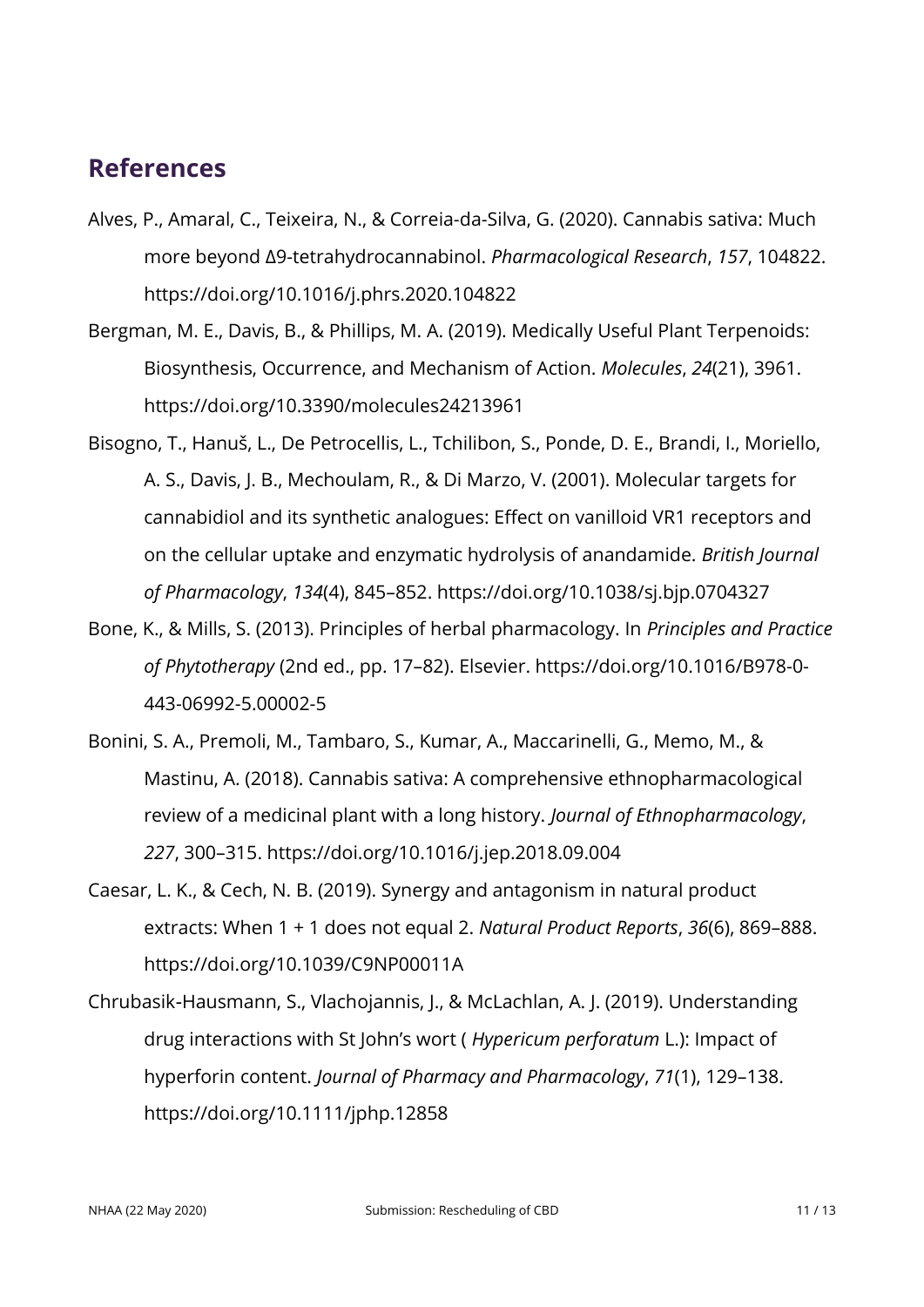- Courts, J., Maskill, V., Gray, A., & Glue, P. (2016). Signs and symptoms associated with synthetic cannabinoid toxicity: Systematic review. *Australasian Psychiatry*, *24*(6), 598–601. https://doi.org/10.1177/1039856216663733
- ElSohly, M. A., & Slade, D. (2005). Chemical constituents of marijuana: The complex mixture of natural cannabinoids. *Life Sciences*, *78*(5), 539–548. https://doi.org/10.1016/j.lfs.2005.09.011
- Grieve, M. (1996). *A modern herbal: The medicinal, culinary, cosmetic, and economic properties, cultivation, and folklore of herbs, grasses, fungi, shrubs, and trees with all their modern scientific uses*. Barnes and Noble.
- Le Boisselier, R., Alexandre, J., Lelong-Boulouard, V., & Debruyne, D. (2017). Focus on cannabinoids and synthetic cannabinoids. *Clinical Pharmacology & Therapeutics*, *101*(2), 220–229. https://doi.org/10.1002/cpt.563
- Lewis, M., Russo, E., & Smith, K. (2018). Pharmacological Foundations of Cannabis Chemovars. *Planta Medica*, *84*(04), 225–233. https://doi.org/10.1055/s-0043- 122240
- Nicolussi, S., Drewe, J., Butterweck, V., & Meyer zu Schwabedissen, H. E. (2020). Clinical relevance of St. John's wort drug interactions revisited. *British Journal of Pharmacology*, *177*(6), 1212–1226. https://doi.org/10.1111/bph.14936
- Pisanti, S., Malfitano, A. M., Ciaglia, E., Lamberti, A., Ranieri, R., Cuomo, G., Abate, M., Faggiana, G., Proto, M. C., Fiore, D., Laezza, C., & Bifulco, M. (2017). Cannabidiol: State of the art and new challenges for therapeutic applications. *Pharmacology & Therapeutics*, *175*, 133–150. https://doi.org/10.1016/j.pharmthera.2017.02.041 Senate of Australia Community Affairs References Committee. (2020). *Current barriers*

*to patient access to medicinal cannabis in Australia*.

https://www.aph.gov.au/Parliamentary\_Business/Committees/Senate/Commun ity Affairs/Medicinalcannabis/Report